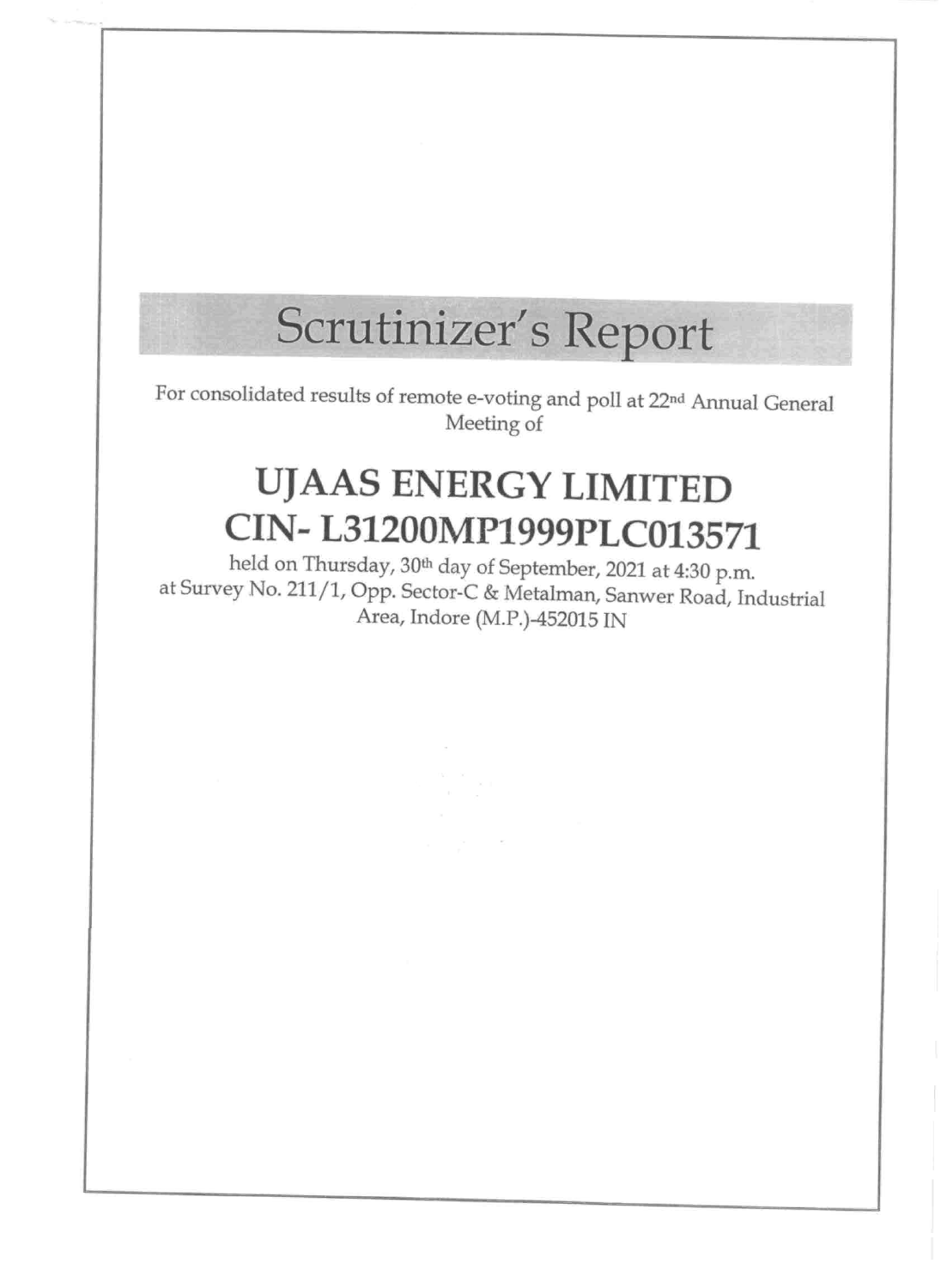1st October, 2021

To, The Chairman UJAAS ENERGY LIMITED CIN-L31200MP1999PLC013571 Survey No. 211/1, Opp. Sector - C & Metalman, Sanwer Road Industrial Area, Indore- MP 452015 IN

|                                         | <b>Company Secretary</b>                                                                                                 |
|-----------------------------------------|--------------------------------------------------------------------------------------------------------------------------|
| Ashish Karodia<br>M.Com., LL.B., F.C.S. | 208, Trade House,<br>14/3, South Tukoganj,<br>Indore (M.P.)<br>Cell: +9198261 - 14533<br>E-mail: ashishkarodia@gmail.com |

Sub: Combined Scrutinizer's Report on remote e-voting conducted pursuant to provisions of Section 108 of the Companies Act, 2013 read with Rule 20 of the Companies (Management and Administration) RuIes, 2014 as amended by Companies (Management and Administration) Amendment Rules, 2015 at the 22nd Annual General meeting of UJAAS ENERGY LIMITED held

at Survey No. 211/1, Opp. Sector - C & Metalman, Sanwer Road Industrial Area, Indore MP 452015 IN

Dear Sir,

I, Ashish Karodia, Practising Company Secretary (Membership No. FCS 6549 & CP No. 6375) having my office at 208, 14/3, South Tukoganj, Indore 452001, have been appointed as a Scrutinizer of Ujaas Energy Limited ("the Company") having CIN-L31200MP1999PLC013571, pursuant to provisions of Section 108 of the Companies Act, 2013 read with Rule 20 of the Companies (Management and Administration) Rules, 2014 as amended to conduct the remote evoting process in respect of the below mentioned resolutions passed at the 22nd Annual General meeting of the Equity Shareholders of Ujaas Energy Limited held on 30<sup>th</sup> September 2021 at Survey No. 211/1, Opp. Sector - C & Metalman, Sanwer Road Industrial Area, Indore MP 452015 IN.

I was also appointed as the Scrutinizer to scrutinize the voting by poll at the said AGM held on 30<sup>th</sup> September 2021. The Notice dated 2<sup>nd</sup> September 2021 along with the statement setting out material facts under Section 102 of the Act were sent to the shareholders in respect of the below mentioned resolutions passed at the AGM of the Company.

The SEBI and MCA circulars provide for the relaxation in the manner of sending notices and annual reports to the shareholders and the manner of voting at the meeting which was necessitated on account of the outbreak of COVID 19 (Corona virus) Pandemic. In view of the same the Company has sent the annual reports and notices to the shareholders in the electronic form.

The Company has availed the remote e-voting facility offered by COSL for conducting e-voting by the shareholders of the Company.

and a more

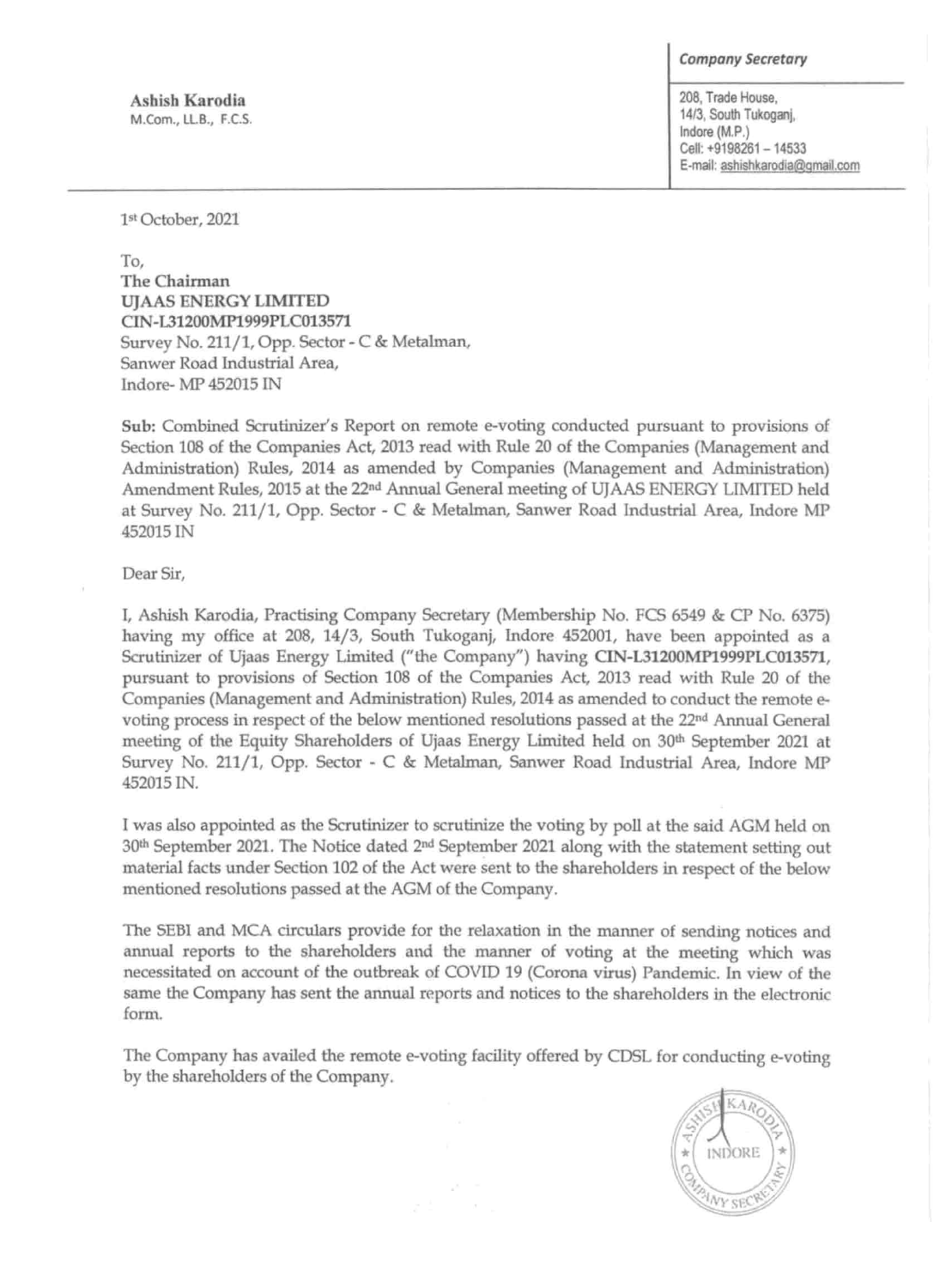The Company had also provided voting facility to the shareholders present at the AGM and who has not cast their vote earlier by remote e-voting. The shareholders of the Company holding shares as on the "cut off" date of 23rd September, 2021 were entitled to vote on the resolutions as contained in the notice of the AGM.

The votes cast under remote e-voting facility were thereafter unblocked in the presence of 2 witnesses who were not in the employment of the Company and after the conclusion of the voting at the AGM the votes cast there under were counted.

The voting period of remote e-voting commenced on Monday, 27th September, 2021 at (9:00 a.m. 1ST) and ends on Wednesday, 29th September, 2021 at (5:00 p.m. 1ST). After the closure of the voting at the AGM the report on voting done at the meeting was generated in my presence and the same was diligently scrutinized.

I have carried out the work as scrutinizer of the 22nd Annual General Meeting held on Thursday 30th September 2021 and had scrutinized and reviewed the voting through Remote e-voting and poll at the 22nd AGM.

The management of the Company is responsible to ensure the compliance of the requirement of the Act, Rules and circulars issued by the Ministry of Corporate Affairs and SEBI relating to remote e-voting and poll at AGM on the proposed resolutions contained in the Notice. Our responsibility as a scrutinizer for the remote e-voting and vote at 22nd AGM is to make a consolidated scrutinizer's report of the votes cast in favour or against or invalid for the resolution stated in the notice of the 22nd AGM dated 2nd September 2021 based on the reports generated and votes polled at AGM.

I have scrutinized and reviewed the remote e-voting and votes tendered therein based on the data from the by CDSL e-voting system and voting by poll at the AGM.

I now submit my consolidated report as under on the results of the remote e-voting and voting by poll at the AGM in respect of the said resolutions.

#### ORDINARY BUSINESS:

(a) Resolution 1. AS ORDINARY RESOLUTION - To receive, consider and adopt the audited standalone financial statements of the Company for the financial year ended as on 31<sup>st</sup> March 2021, along with the reports of Board of Directors and the Auditors thereon.

| Particulars | Remote e-votes |        | Vote by poll at<br><b>AGM</b> |       | Total |        | Percentage |
|-------------|----------------|--------|-------------------------------|-------|-------|--------|------------|
|             | No.            | Votes  | No.                           | Votes | No.   | Votes  |            |
| Favor       | 158            | 512354 | 34                            | 57968 | 192   | 570322 | 93.84%     |
| Against     | 12             | 37426  | 0                             | 0     | 12    | 37426  | 6.16%      |
| Invalid     | 0              |        | 0                             | 0     |       |        | $\bf{0}$   |
| Total       | 170            | 549780 | 34                            | 57968 | 204   | 607748 | 100%       |